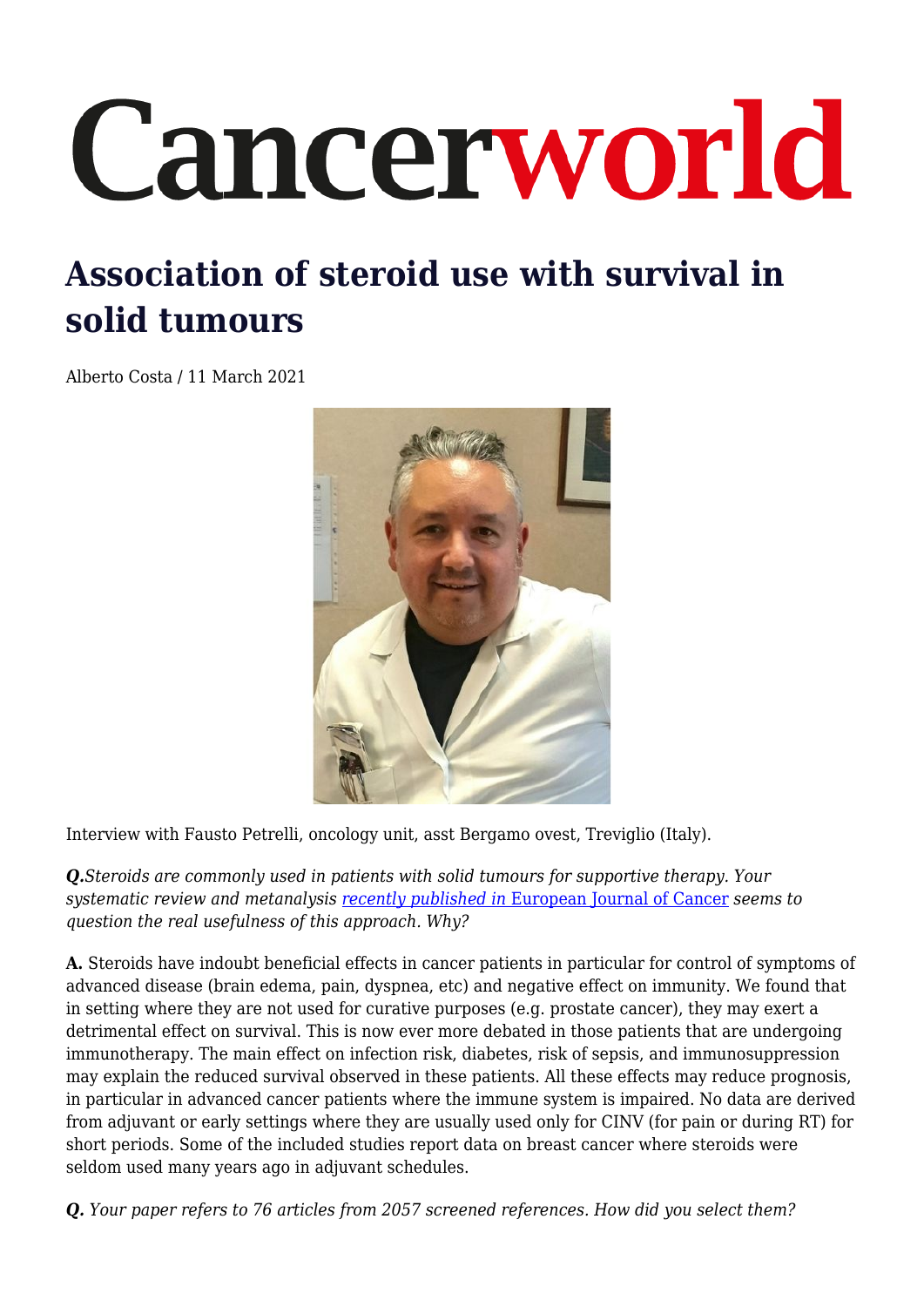**A.** We selected prospective or retrospective studies, published in full paper and in the English language, that reported the outcome of cancer patients according to steroid use (any steroids vs no steroids) independent of the aim of therapy (curative or palliative scopes). The main endpoints were overall survival (OS) and progression-free survival (PFS) between steroids user (intervention group) and standard therapy without steroids (comparator group). We excluded case reports and haematological malignancies where corticosteroids are the standard of care for those diseases. We then performed subgroup analysis according to the type of study (retrospective/prospective and randomized studies), the reason for steroid use (e.g., supportive care vs curative scopes), type of disease, stage (early vs advanced), risk of bias (high vs low), and type of analysis (uni vs multivariate).

#### *Q. Based on these data, are you definitely recommending to reduce or even avoid use of steroids in patients with advanced solid tumours?*

**A.** Despite the retrospective nature of most studies, the more important result is the harmful effect of steroids in NSCLCs, in metastatic patients and in the palliative setting. This means that in case of symptoms control, steroid duration should be limited in terms of duration and doses and avoided during immunotherapy, particularly in NSCLC patients. This recommendation, however, is still included in major guidelines that discuss the correct immunotherapy administration and did not derive from this meta-analysis only. For metastatic patients undergoing palliative care, where quality of life is the primary endpoint, steroids are useful and should continue to be used. We suggest that in patients that have stopped active treatment and are on palliative care alone, steroids may be offered for obvious reasons. Conversely, in subjects undergoing active treatments (e.g. chemo and/or immunotherapy), steroids must be used judiciously, only for brief periods, to mitigate chemotherapy's side effects (delayed or acute CINV), pain or brain oedema due to brain/bone metastases during RT for example.

#### *Q. Your paper has different figures. Which one best synthesises your take home message?*

**A.** I think clinicians may focus on *table 2* of [our paper,](https://pubmed.ncbi.nlm.nih.gov/33130548/) that report subgroups analysis. The message is not alarmist at all. We must continue to use steroids for CINV, such as during RT for brain mets or symptomatic bone metastases. We should identify a little subgroup of patients (for me, NSCLC patients or other solid tumors, in particular, undergoing therapy with immune checkpoint inhibitors where corticosteroids are dangerous. We unfortunately, cannot answer the question about the duration and dose of steroids that could be administered safely. Indeed, a randomized study will not never be designed with this scope. New antiemetic drugs (anti-NK1) permit now to deescalate steroid dosage during CINV prevention. In the meanwhile, based on these results, a cautious policy of steroids use minimization should be pursued by any clinician dealing with cancer patients.